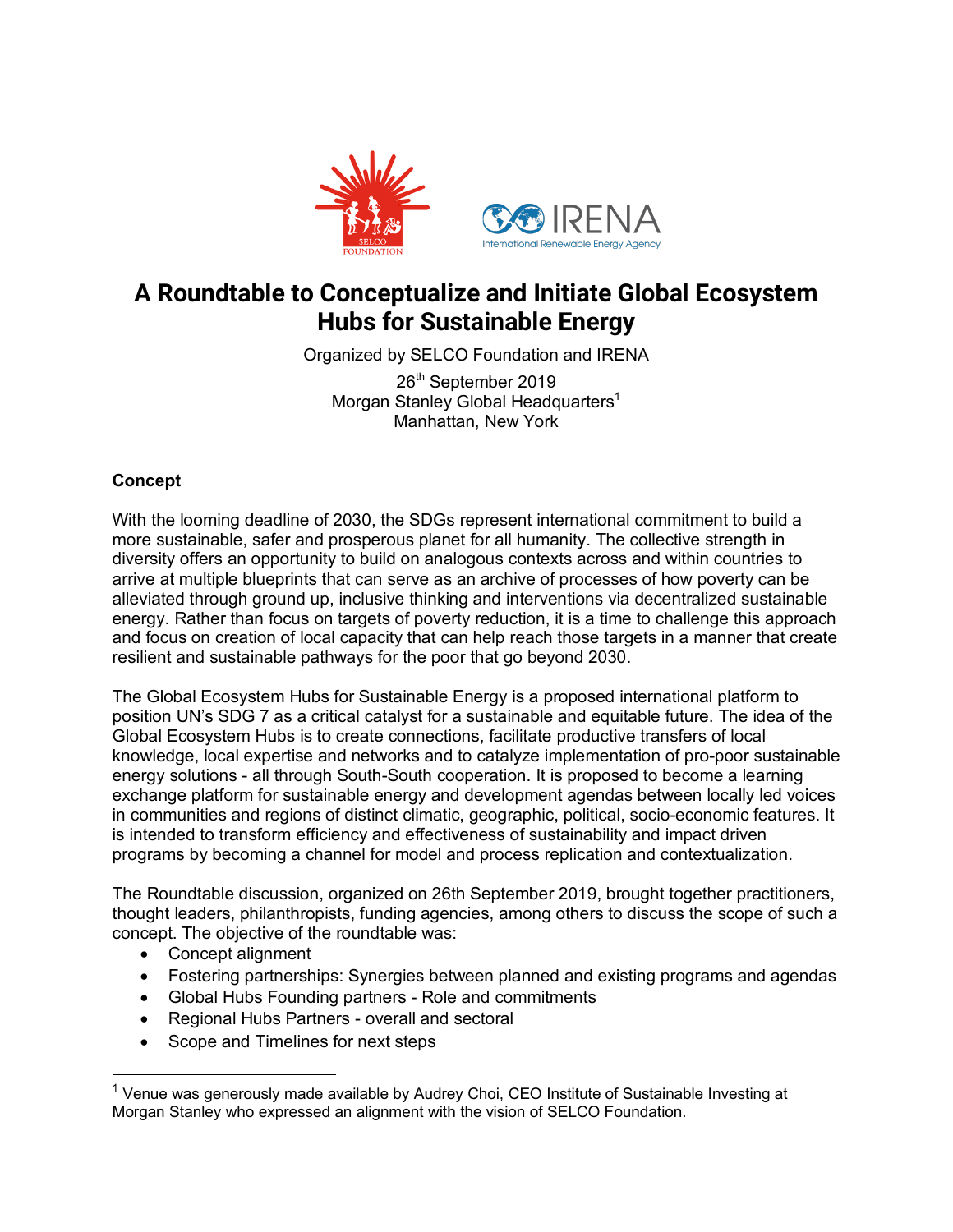#### **Agenda**

| <b>AGENDA</b>       | <b>THURSDAY 26th SEPTEMBER 2019</b>                                                                                                                                   |                                                                     |
|---------------------|-----------------------------------------------------------------------------------------------------------------------------------------------------------------------|---------------------------------------------------------------------|
| $14.30 - 15.00$ hrs | <b>Welcome and Brief Introductions</b>                                                                                                                                | <b>IRENA and SELCO Foundation</b>                                   |
| $15.00 - 15.30$ hrs | <b>Opening Remarks</b><br>and Context Setting                                                                                                                         | <b>Rachel Kyte</b><br>Kandeh Yumkella<br><b>Francesco La Camera</b> |
| $15.30 - 16.15$ hrs | <b>Ecosystem Driven Approach to</b><br><b>Sustainable Energy:</b><br>Discussion on concept, agenda and<br>role of the Global Ecosystem Hubs<br>for Sustainable Energy | Presentation by<br><b>SELCO Foundation</b>                          |
| $16.15 - 16.30$ hrs | <b>Coffee Break</b>                                                                                                                                                   |                                                                     |
| $16.30 - 18.00$ hrs | <b>Open Discussion</b>                                                                                                                                                | Moderated by Harish Hande                                           |
| 18.00 hrs           | <b>Closing Remarks</b>                                                                                                                                                | Peter Goldmark                                                      |
|                     |                                                                                                                                                                       |                                                                     |

### **Overview**

 $\overline{a}$ 

The event opened with roundtable self-introductions of participants (refer Annex 1). This was followed by opening remarks from Kandeh Yumkella (Independent, Sustainable Energy) and Francesco La Camera (Director General, IRENA). Both underscored the urgency with which we all need to act within our respective powers. Key points highlighted included a focus on power to people or local ownership, integrated energy planning that is agnostic to any one technology or model, SDG7 is not a climate story rather a human one, empower countries with solutions such that they become competitive and are not compelled to migrate as illegal immigrants.

An overview of Global Hubs was presented by Huda Jaffer, Lead Designer, SELCO Foundation which focused on why there is a need for Global Hubs and how the ecosystems approach is a critical part of that approach. This was followed with a moderated roundtable discussion by Harish Hande, CEO SELCO Foundation to draw out alignment to the concept, how this feeds into broader conversations and the role of philanthropy in pushing the needle on sustainable energy for all. Finally, Peter C. Goldmark Jr., Climate and Social Change Advisor, Independent, summarized key elements of the discussion and encouraged each participant to commit to a "Call to Action" regarding Global Hubs as part of his closing remarks.

#### **Key Takeaways from Roundtable Discussion2**

### • **Ecosystems Approach**

o There seems to be a **missing longer-term play** perhaps because while the ecosystems approach makes sense, **it's a complex system to understand for**

**<sup>2</sup>** The organizers invoked Chatham House Rules in order to stimulate more bold conversations and hence the notes are presented without attribution to any one person/organization.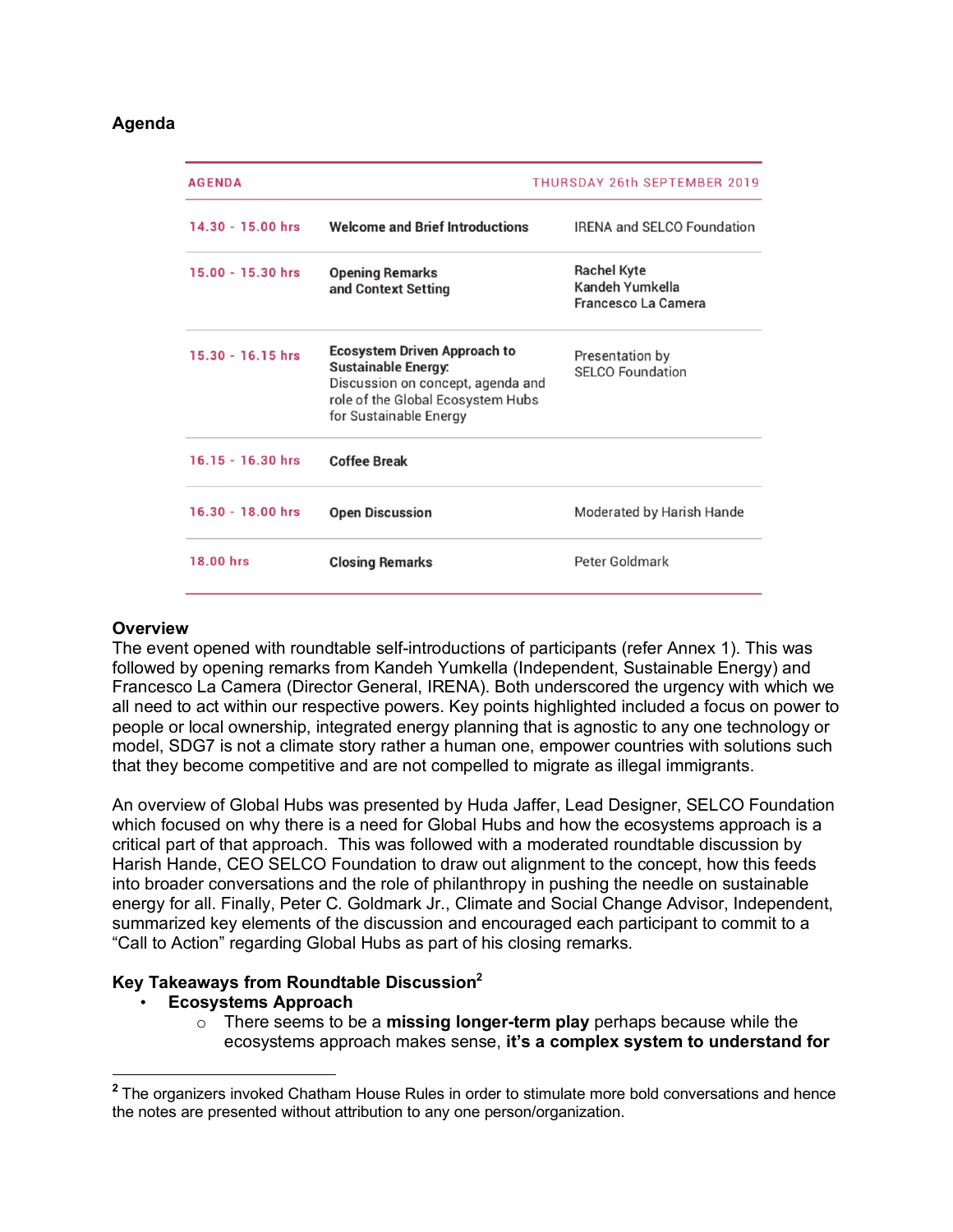**funders who prefer simplicity** that seems more focused ex. specific technology or one model centric solutions. There is an overarching winner take all mentality ex. experience of providing \$100million to one start up vs putting that amount towards building the ecosystem.

- o **Reductionist thinking** has lead to less emphasis on a systems change approach. It is imperative but there seems to be an apparent lack of a roadmap on how to get there. There is a need to find a quantitative way of understanding the challenge and also helping people to deconstruct what might appear as a complex solution. How can we build a common language internationally so that it resonates with more people?
- o **Pushback that complex problems will and should have complex solutions** so we cannot simplify some things. Very often the timeframes on what it takes to alleviate poverty do not match timeframes of solution drivers like impact investors whose exits are 2-3 year windows or short terms of program officers making it difficult to build trust of harness history of relationships and programs.

### • **Energy Nexus**

- o Initial in-roads into the **integration of energy and non-energy sectors** in climate week with side sessions on the role of integrating energy into peace & security, IKEA Foundation side event on "Greening the Blue" – how can the UN family pay attention to its own consumption and integration of sustainable energy among its many centers & offices.
- o We need to **reframe the anti-coal messaging** to one that is focused on development.
- o Encouraging **conversations across the table at multiple levels and across sectors** ex. health, livelihood energy nexus. Some successes in this have happened when there is a government pull to initiate cross cutting among various departments- energy + non-energy, infusing energy into program designs at the onset vs simply as a checkbox during the life of the program.

### • **Need for Flexible Monies**

- $\circ$  The notion of an increased appetite towards flexible funding and how the funder community can rally around this was prominent in the discussion. Some **strategies that have helped unlock flexible funding** over the years include investing in the process of trust building, importance placed internally on the value of learning from mistakes, flexibility that stems from the source of funds and therefore resulting elasticity around its utilization, repeating the story, spreading the message amonf funder community around how critical philanthropic monies have been used to build the ecosystem.
- o **"Failure monies" directed at international programs can be difficult for foundations particularly US Family Foundations** partly considerable due to diligence and transaction costs. Is there a funder collective that others can give to? Can we focus on building local capacities and ownership so that assets and programs stay within the country?

### • **Collaborations**

- o Funders need to play a better role at **connecting grantees to bridge opportunities** of working together like pieces of a puzzle to solve a common problem. Very often even grantees can work in silos.
- $\circ$  The idea of a global hub of learning is not new even with the notion of 90% support towards ecosystem and 10% towards technology with the idea that the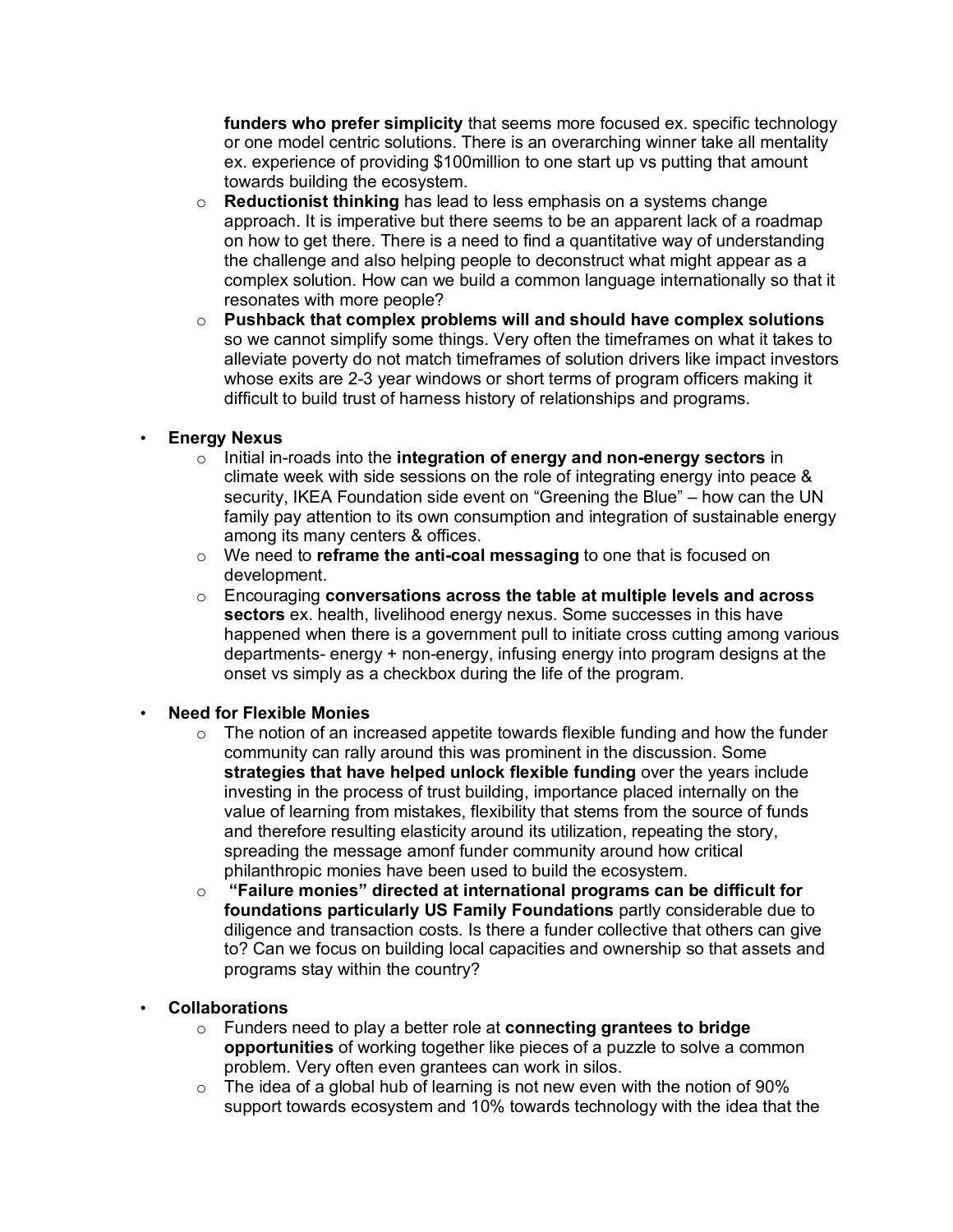ecosystem costs should reduce over time. **In the long run it's a cheapest option after 20 years however, funders want to see something in 2 years.** SELCO has proven itself to be an effective system integrator but in other countries finding such an integrator is tough. In order to initiate that process why not **leverage existing hubs stimulated in part by IRENA** ex. ECOWAS-ECREEE hubs, SADC. Further, the UN system can be leveraged to find public champions regionally.

o The **current climate is testament that systems have failed and there is an urgent need for different approach**. The global hubs cross learning features is not only required at a local level but certainly at a global level where there is a lot of silo thinking resulting in parallel initiatives and layered funding on the same program to try and resolve problems that arise from previous band-aid solutions.

### **Call to Action**

- Imperative that all our conversations and efforts need to be towards a **generational strategy** such that we do not attempt to navigate an ocean with an old map.
- Need to **tell the story-quantitative and qualitative- more effectively** in order to get more buy in for an energy nexus and ecosystems approach.
- Encourage a **funders consortium or collective** around effectively layering limited philanthropic funds towards long term solutions. This collective also has to be beyond sustainable energy and bring in complementing sectors to the table such that they infuse/integrate energy into their planning and implementation as well vs what might appear to be a push from energy stakeholders.
- Need to **create more SELCO integrators at regional or local levels** in order to catalyse "replication" efforts.
- **Elevate this need for flexible monies** and more examples of how when deployed, ecosystems monies make a huge impact in the long run. There is a growing appetite to support this sort of initiatives but every funder has a different definition for it. Helpful to be able to quantify what is the cost around building the ecosystem and how do we measure building it.
- Have to **put monies immediately into Implementation**, implementation, implementation else we run the risk of the problem exacerbating and plugging monies into [over]thinking vs doing.
- **MIT can offer a concrete role in any form of technical innovation** which is the core competency.
- **UNDESA can offer support to leverage its regional network of partners and coconvene workshops** to bring the right players in. This would also bring in other key regional bilateral donors.